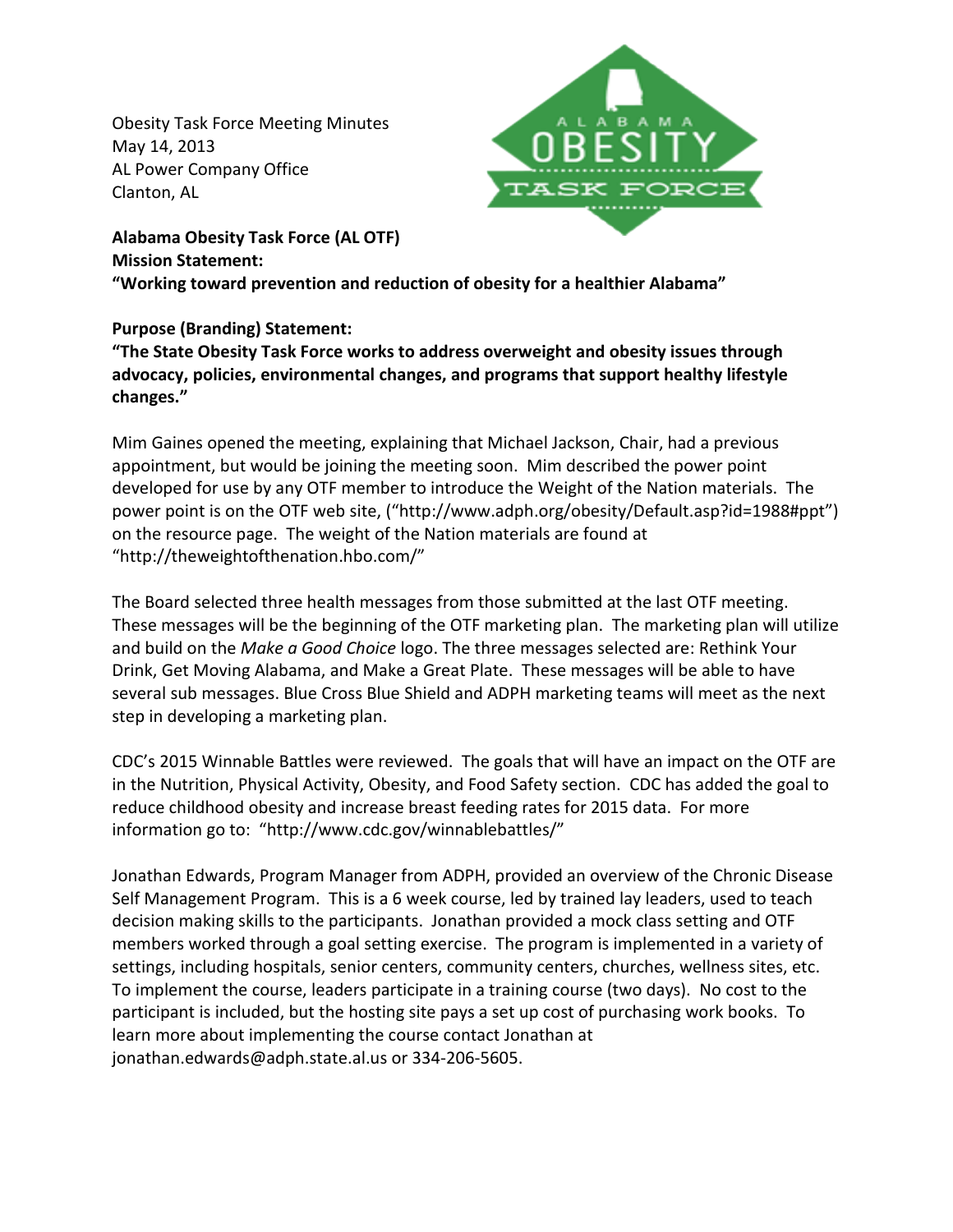Membership announcements included the following:

The Alabama Every Woman Southeast (EWSE) is conducting a survey of women 18 years and older. Questions will address barriers that women face in accessing health care services, the services and screenings for women, and how to better reach women with health messages. For more information contact Jessica Hardy at jessica.hardy@adph.state.al.us

EAT South has a challenge for citizens to improve their health and community by eating more locally produced food and preparing that food in healthy ways. For more information on implementing this challenge or marketing the message contact Edwin Marty at edwin@eatsouth.com

The Food Policy Council is planning a food summit for September 2013. The theme will focus on food and social justice. For more information go to [www.Bhamfpc.org](http://www.bhamfpc.org/)

A free public health training is Friday, June 7, at Vulcan Park. RN, SW, and RD CEU hours will be provided. There is no charge, but pre registration is required. For more information and to register for the meeting go to " [http://www.alphtc.org/"](http://www.alphtc.org/) For a copy of the brochure go to "http://www.alphtc.org/sites/default/files/images/June%20Pubic%20Health%20Nutrition%20C onference%20Brochure.pdf"

The annual National Walk at Lunch Day was successful this year with over 1,000 walkers participating. The walk was held at Glenn Park in Birmingham and was sponsored by Blue Cross Blue Shield and Regions Bank.

Grow Alabama is a home delivery service for fresh Alabama produce. For produce and delivery information go to<http://www.growalabama.com/> Ten percent of the profits go to designated churches, schools, and organizations, such as the Greater Birmingham Ministry.

OTF members were invited to join the River Region conference call on Thursday, May 16, 2013. If you are interested in future calls, please contact Sarah at [sbyard@carpdc.com](mailto:sbyard@carpdc.com)

American Heart Annual Heart Walks are from June through October across the state – Birmingham (June 22), Mobile (Sept 21), and Gadsden (Oct 19). For more information go to Heartwalk.org

The Northeast Food Policy Council is assisting to collect data for the Hunger in America Study [\(https://www.hungerinamerica2014.org/SitePages/Home.aspx\)](https://www.hungerinamerica2014.org/SitePages/Home.aspx) . If you have any time to volunteer, please contact Julia Hines at 256-382-0296

The Cullman Farmer's Market has events lined up on various Saturdays this summer. On Saturday, August 24, 2013, is the Cullman Festival to Celebrate Local Foods. <http://www.cullmancity.org/FesthalleMarketPlatz.htm>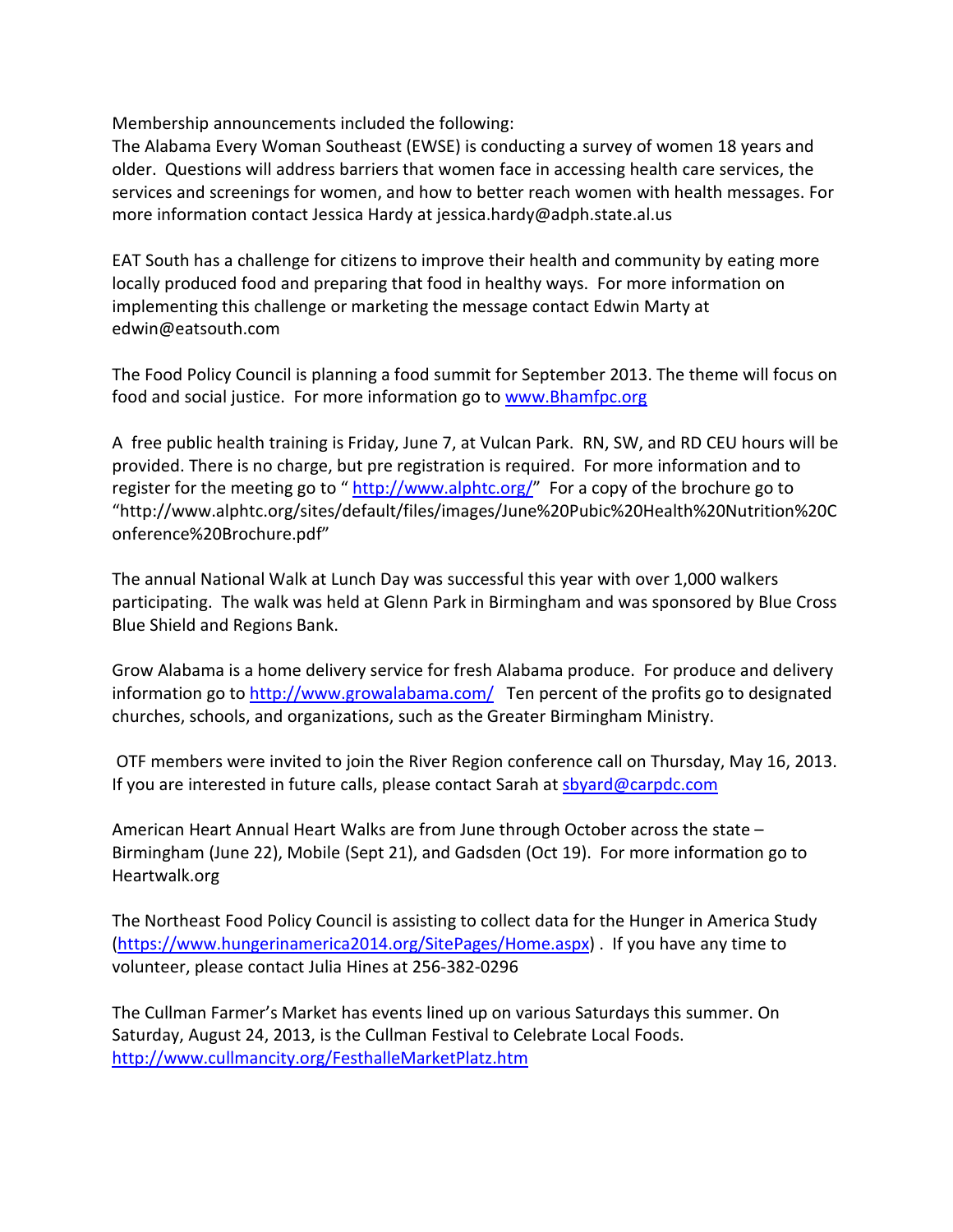Diabetes materials are available for your use at Countryside Diabetes' face book page under photos. For more information go to https://www.facebook.com/pages/Countryside-Diabetes/250572551717498

The introductions of newly elected Board members followed. Michael announced the new Board:

## **ACTIVE BOARD AFTER MAY MEETING**

Sheena Q. Gregg- Chair, term ends 2014 Kathe Briggs, Co chair, term ends 2015 Michael Jackson, Past chair, term ends 2014

Committees:

- Advocacy -Debbie Morrison, Chair, term ends 2014; Melanie Bridgeforth, Co chair, term will end 2015
- Community- Kathy Shuleva, Chair, term ends 2014; Gina Mabrey, Co chair, term will end 2015
- Communications- Verna Gates, Chair, term ends 2014; Jane Henry, Co chair, term will end 2015
- Data- Linda Knol, Chair, term ends 2014; Richard "silent" co chair,
- Health Care Provider Heather Whitley, Chair, term ends 2014: Co chair vacant
- Membership- Michael Jackson, Chair, term ends 2014 (Secretary to assist)
- Student Involvement- Jessica Lauren Newby, Chair, term ends 2014; John Jackson, Co chair, term will end 2015
- Food Systems –Jennifer Ropa, Chair, term ends 2014; Alice Evans, Co chair, term will end 2015
- Action for Healthy Kids- Mary Martin Nordness, Chair, term ends 2014; Penny Edwards, Co chair, term will end 2015

Michael turned the meeting over to the incoming chair, Sheena Gregg. The message from our new chair included: A) 2013-2014 Goals and B) Board restructuring need.

- A) Sheena's goals for the 2013-2014 term are:
	- 1) More visibility for the OTF, including more active twitter and Facebook accounts.

2) Increase representation from areas in the state lacking membership which will include surveying members for meeting location preferences and use of web casts for meetings

B) With the recent retirement notice from Mim Gaines, effective Sept 30, 2013, the need to add a Secretary to the Board was discussed. Sheena presented the 2 year job description and asked for members to consider volunteering or encouraging someone to volunteer. The responsibilities are outlined in an attachment on the front page of the web site.

Committee Chair provided brief updates and action directions for the upcoming year.

• Action for Healthy Kids- Mary martin explained the need to postpone the June conference to October. She requested one name from each committee be submitted to be on the conference planning committee. Topic discussions were planned for the work session time.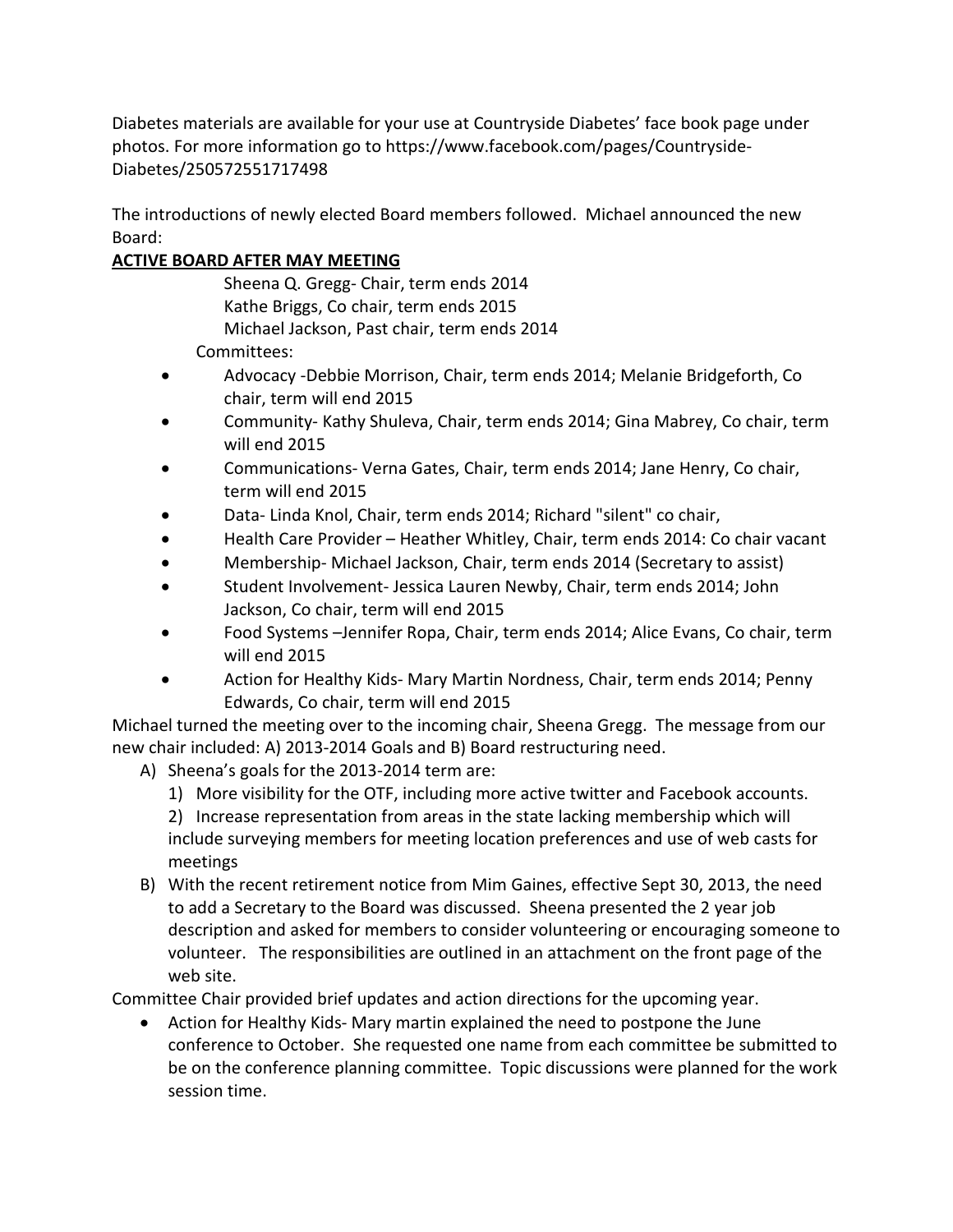- Advocacy Position statements to support the marketing messages will be developed this year.
- Communication- Chair, Verna Gates was out of the county on assignment.
- Community- The wellness guide dissemination and assisting/recommending completing community assessments will be the goals.
- Data, Research, & Evaluation- Chair, Linda Knol had work conflict and was unable to attend.
- Food Systems- Identifying policies and addressing those state policies dealing with local food distribution and use were the goals.
- Health Care Provider- Completing the Medicaid recommendation paper and identifying a co chair are goals.
- Membership- Continuing to reach new members
- Student Involvement- Chair, Jessica Lauren Newby, had work conflict and was unable to attend.

At this time during the meeting, members self selected into committee work groups. At the end of the work time, committee chair provided summaries. The summaries are:

Action for Healthy Kids- The committee would like to provide updated health materials concerning children on the OTF page. The committee discussed summit needs and speakers. The committee members did not select a name for the summit but did agree not to include "obesity" in the title. Committee members will be working via e-mail to continue. If interested contact Mary Martin Nordness at MmNordness@sedairy.org

Advocacy- Debbie Morrison clarified the process of developing the position statements would first identify the research to support the statement. A timeline will be developed. The first position statement will address sugar sweetened beverages. The second will address activities for children, including modifications for disabilities.

Community- Kathy Shevela stated that Debbie LaCruz from Jefferson County YMCA will be the Community Committee member to work with the October 29, 2013, Summit Committee. The community group worked with the Health Care Providers in addressing the Medicaid recommendation paper.

Food Systems- Jennifer Ropa reported ideas of addressing food legislation issues were discussed. Ideas included legislation to encourage a certain percentage of Alabama produce be the target for purchase in Alabama. Ways to assist the farmer will be explored.

Health Care Provider- The committee discussed the draft Medicaid paper; discussions will continue via email and homework assignments were given. To be a part of this on going